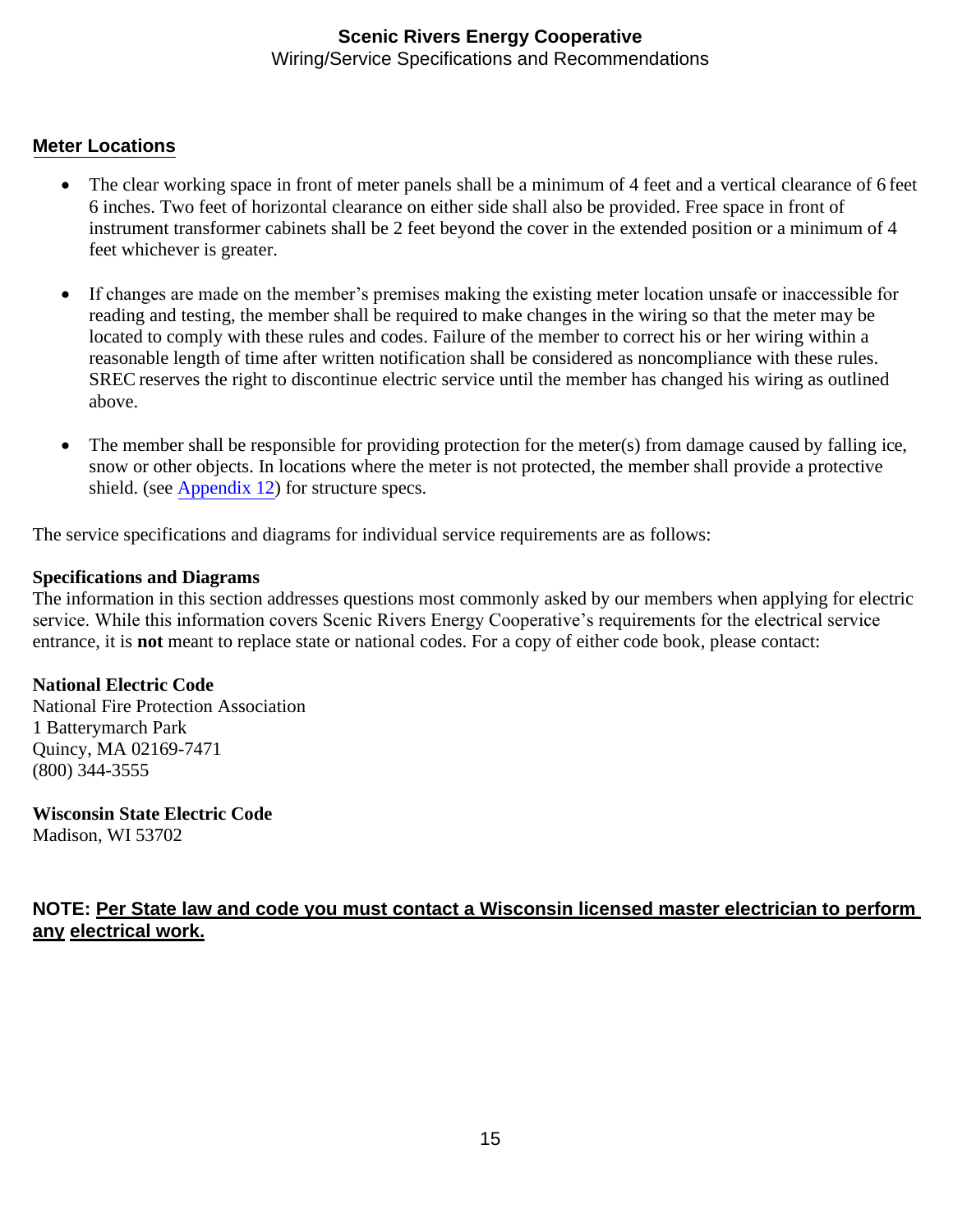Conductor Types and Sizes

| <b>Service Size</b> | <b>Minimum Sizes</b> |                 |
|---------------------|----------------------|-----------------|
|                     | Copper               | <b>Aluminum</b> |
| $200$ -amp          | No. $2/0$            | No. 4/0         |
| $320$ -amp          | $\mathrm{No.}4/0$    | No. 350MCM      |

Please see current code requirements for wire type and size.

#### **Single-Family Dwellings**

- Minimum meter sockets shall be 200-amp rating with 4 terminals (no matter what size load) with proper FCI rated overcurrent protection at the service point. All equipment must be UL listed and Type 3R outdoor rated. Please contact SREC for approval of all metering equipment prior to installation.
- Single family dwellings may have only one main service disconnect. Exception: A second main may be installed for (1) a different rate (Controlled Electric Heat). Service metering shall be rated to at least the rating of any disconnects and overcurrent protection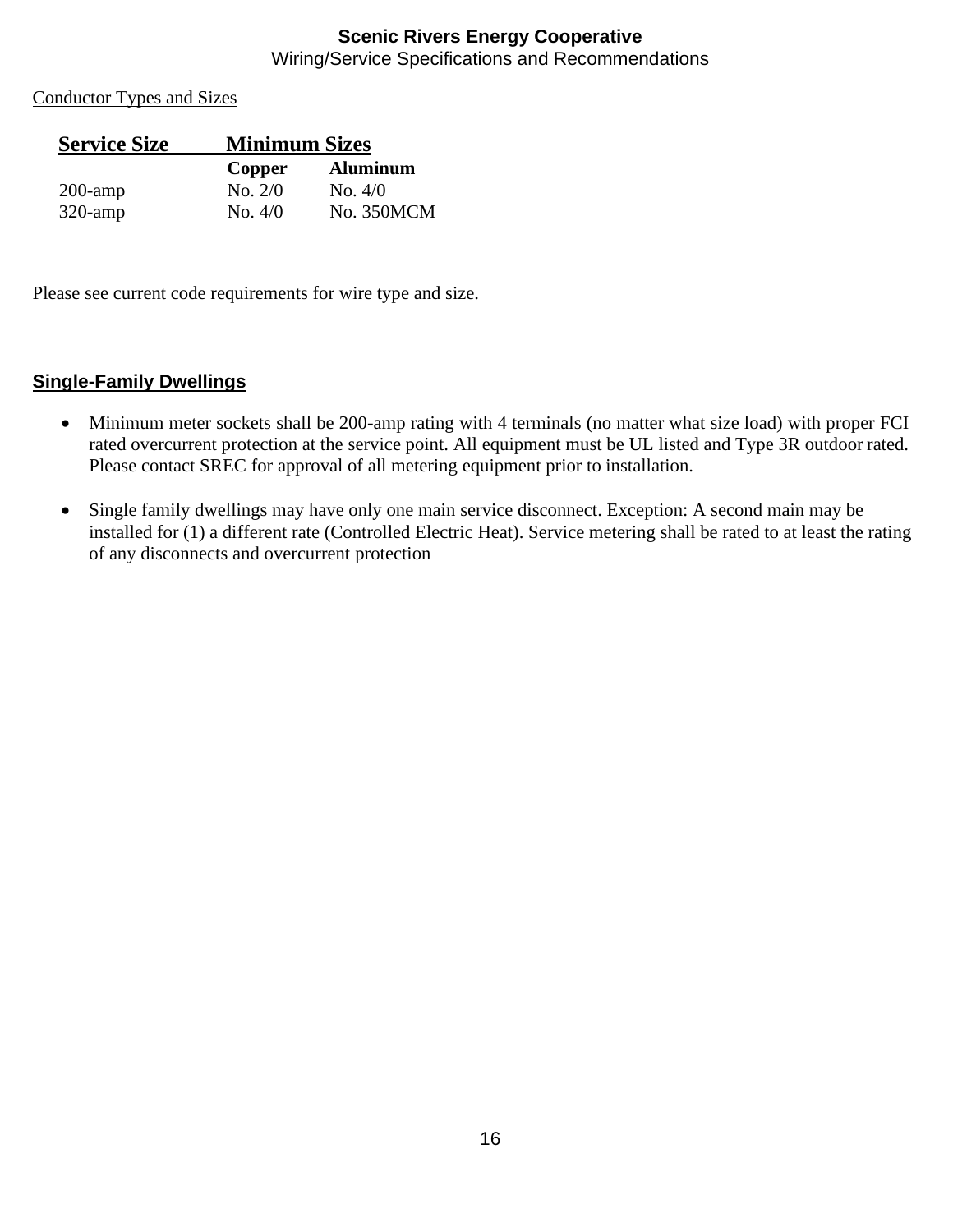



Last Revision Date: 1/20/2017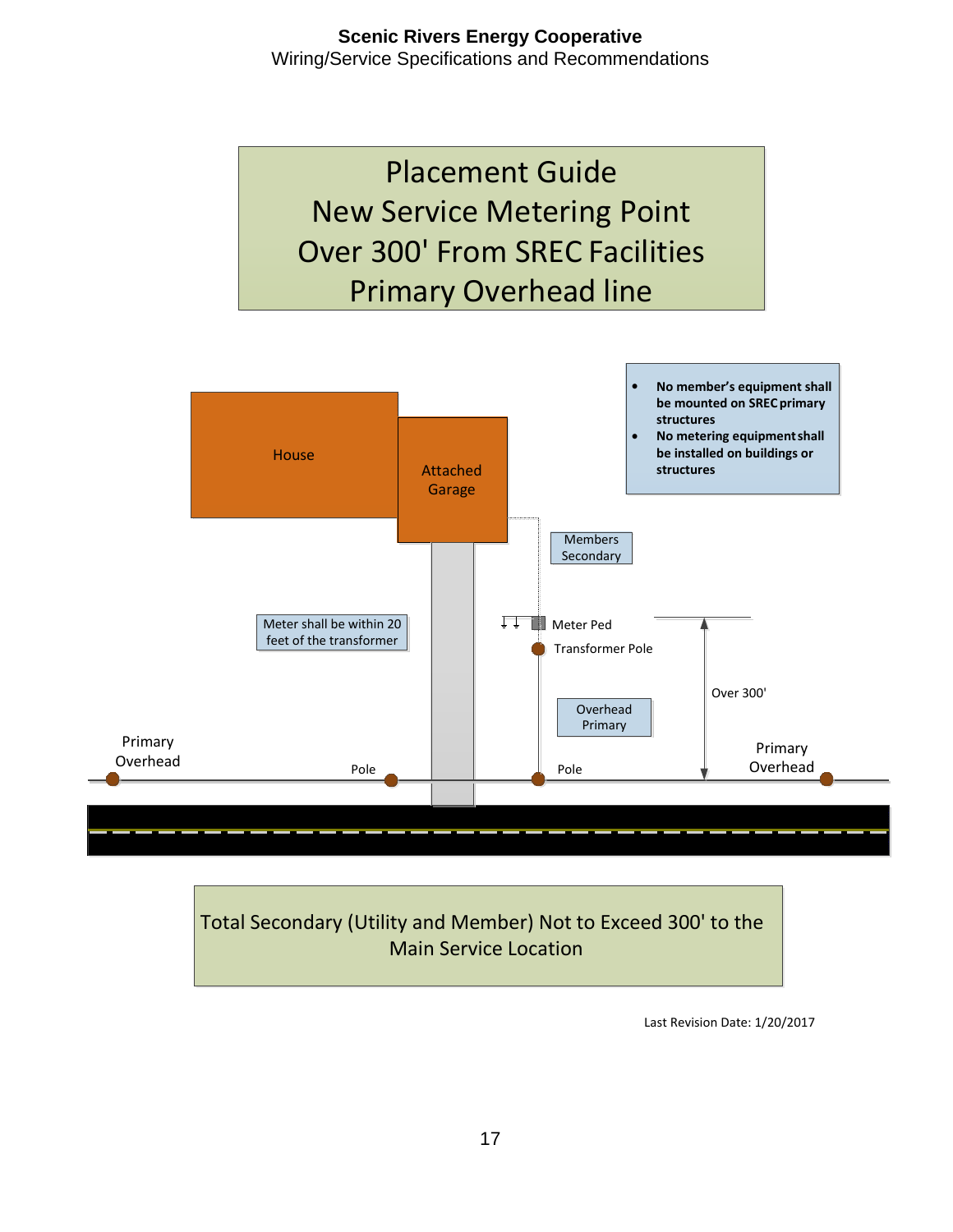



Last Revision Date: 1/20/2017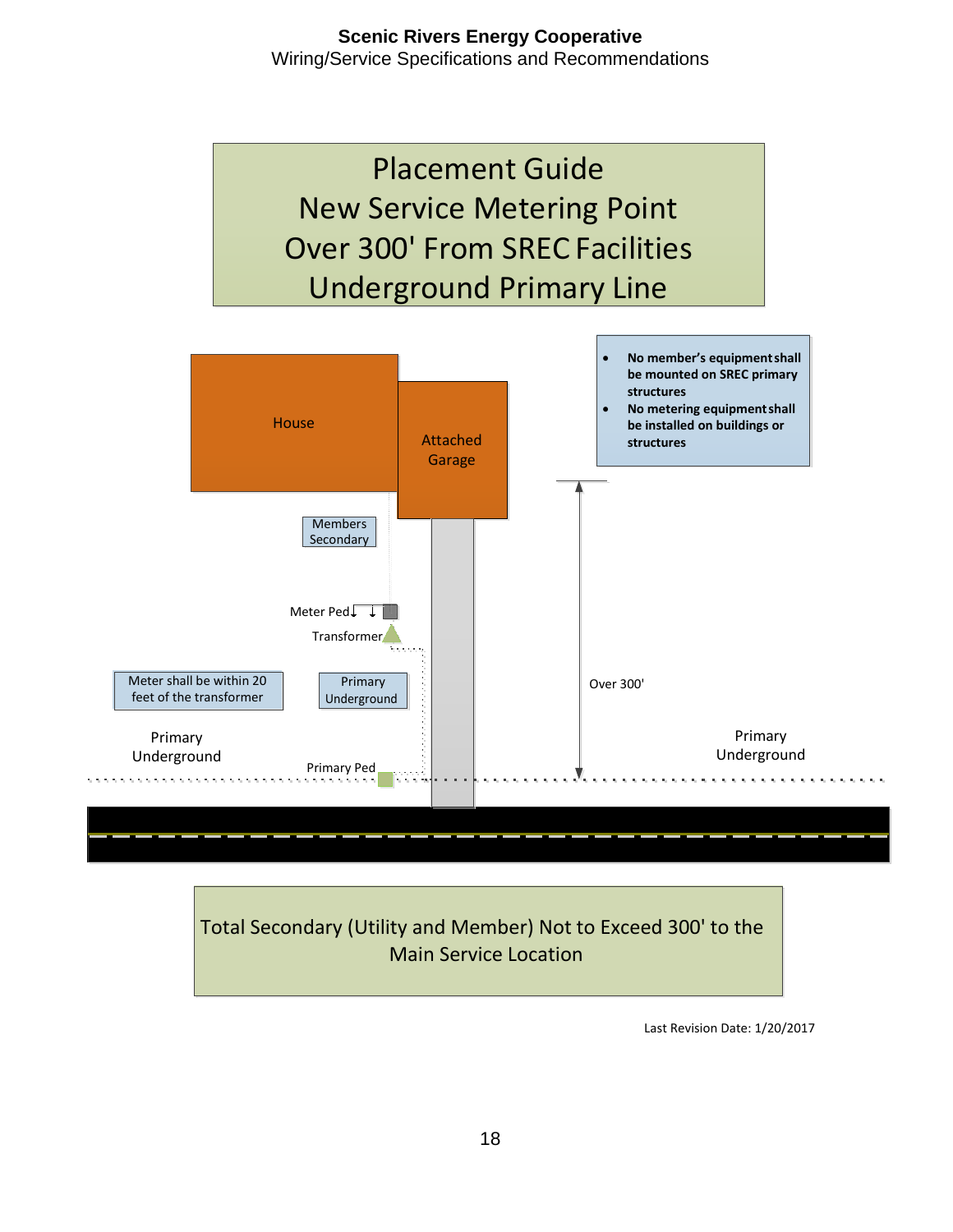



Last Revision 1/20/2017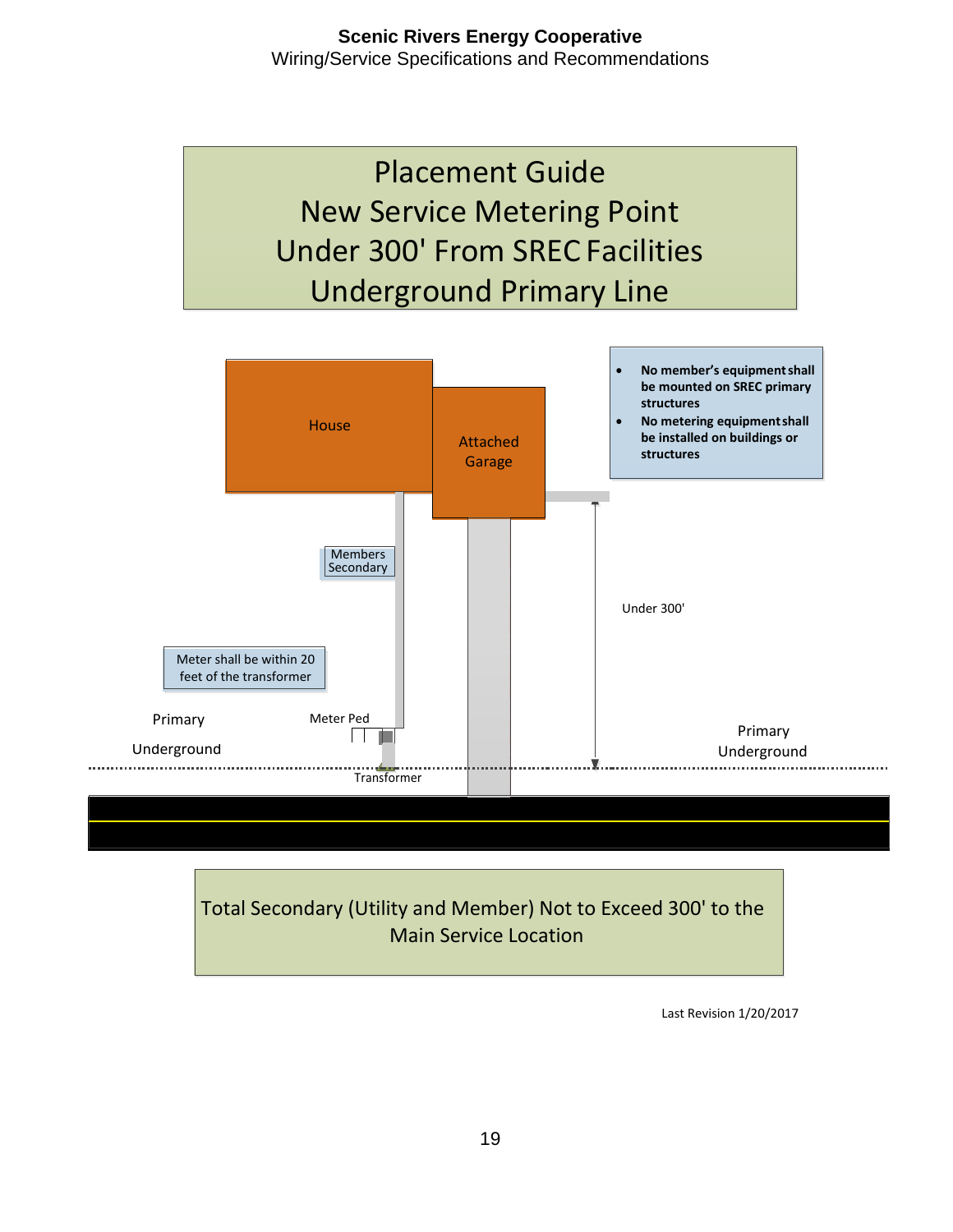

Total Secondary (Utility and Member) Not to Exceed 300'

Last Revision 1/20/2017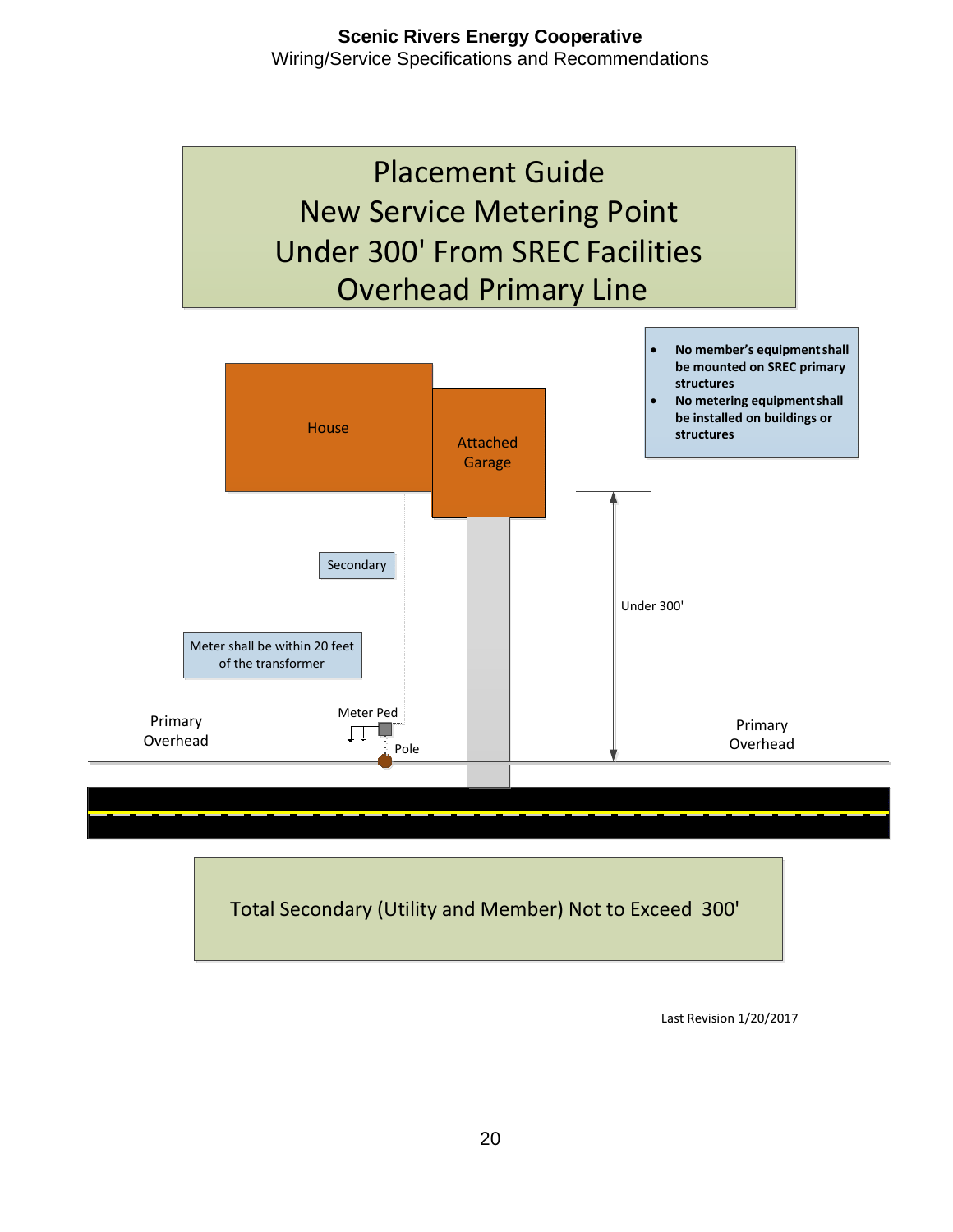

Last Revision Date: 1/20/2017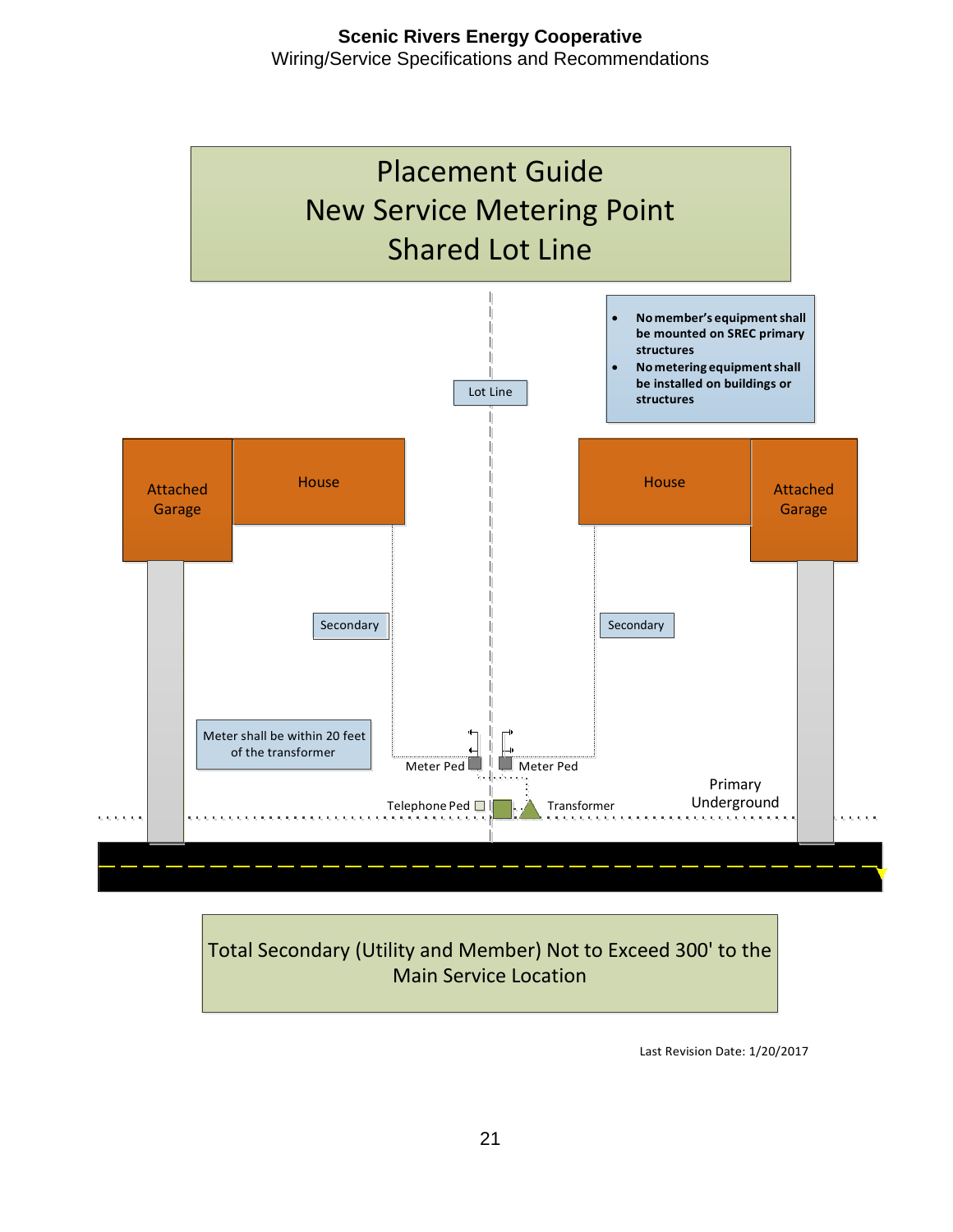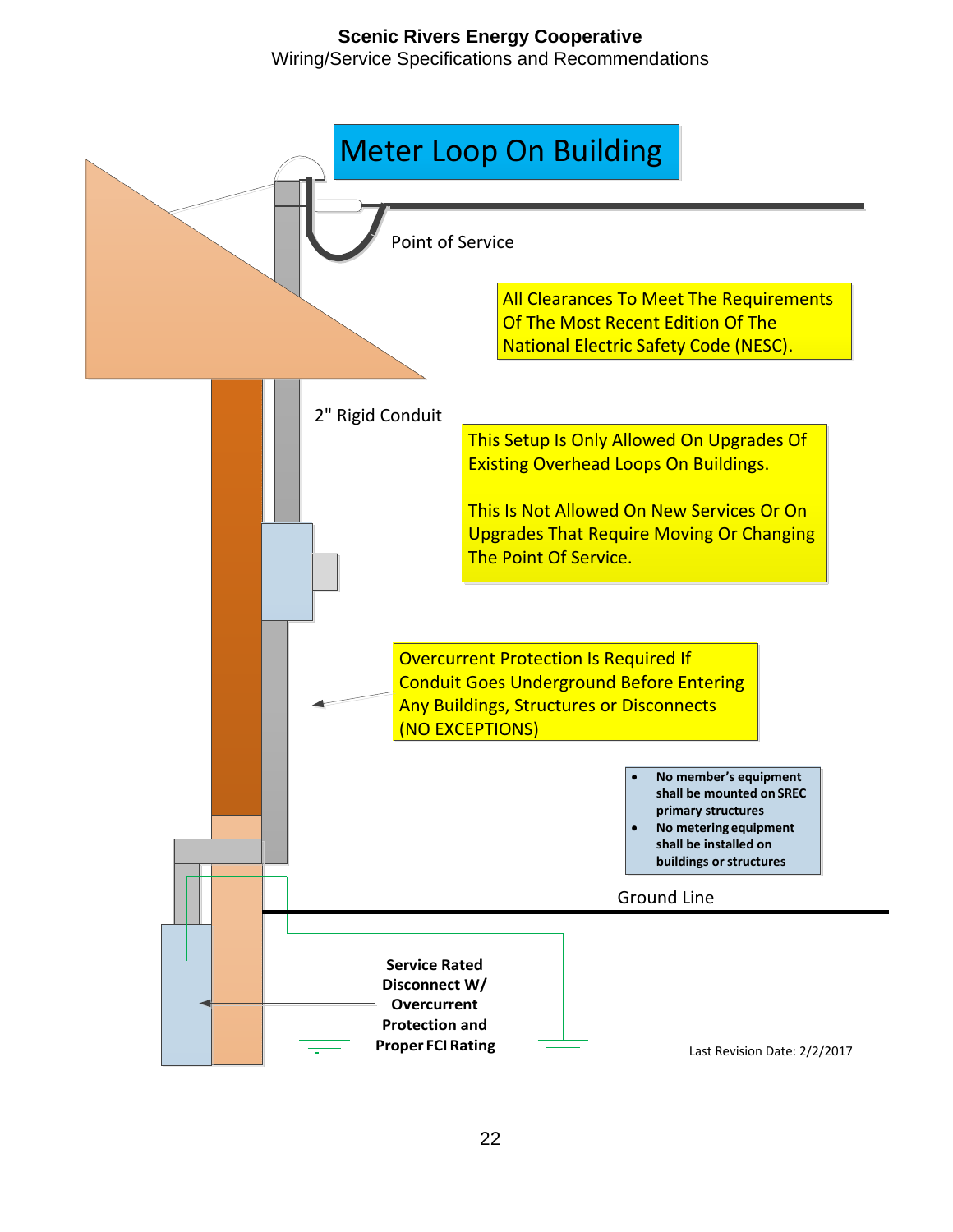

Last Revision Date: 12/2/2017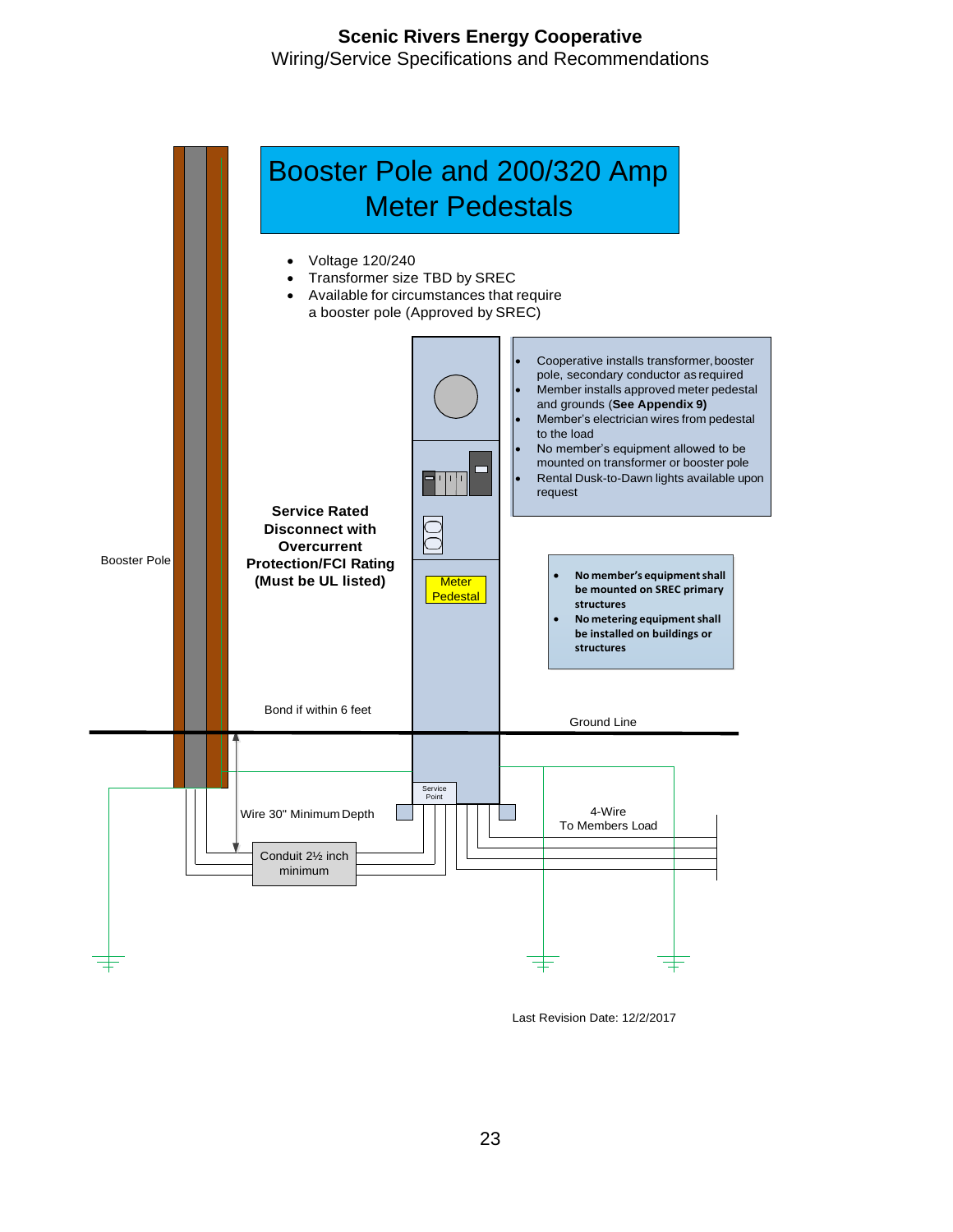## 200 Amp Meter Pedestal

- Voltage 120/240
- Transformer size TBD by SREC
- KVA charge over 25KVA
- Location within 20 feet of transformer
- Transformer placement TBD by SREC

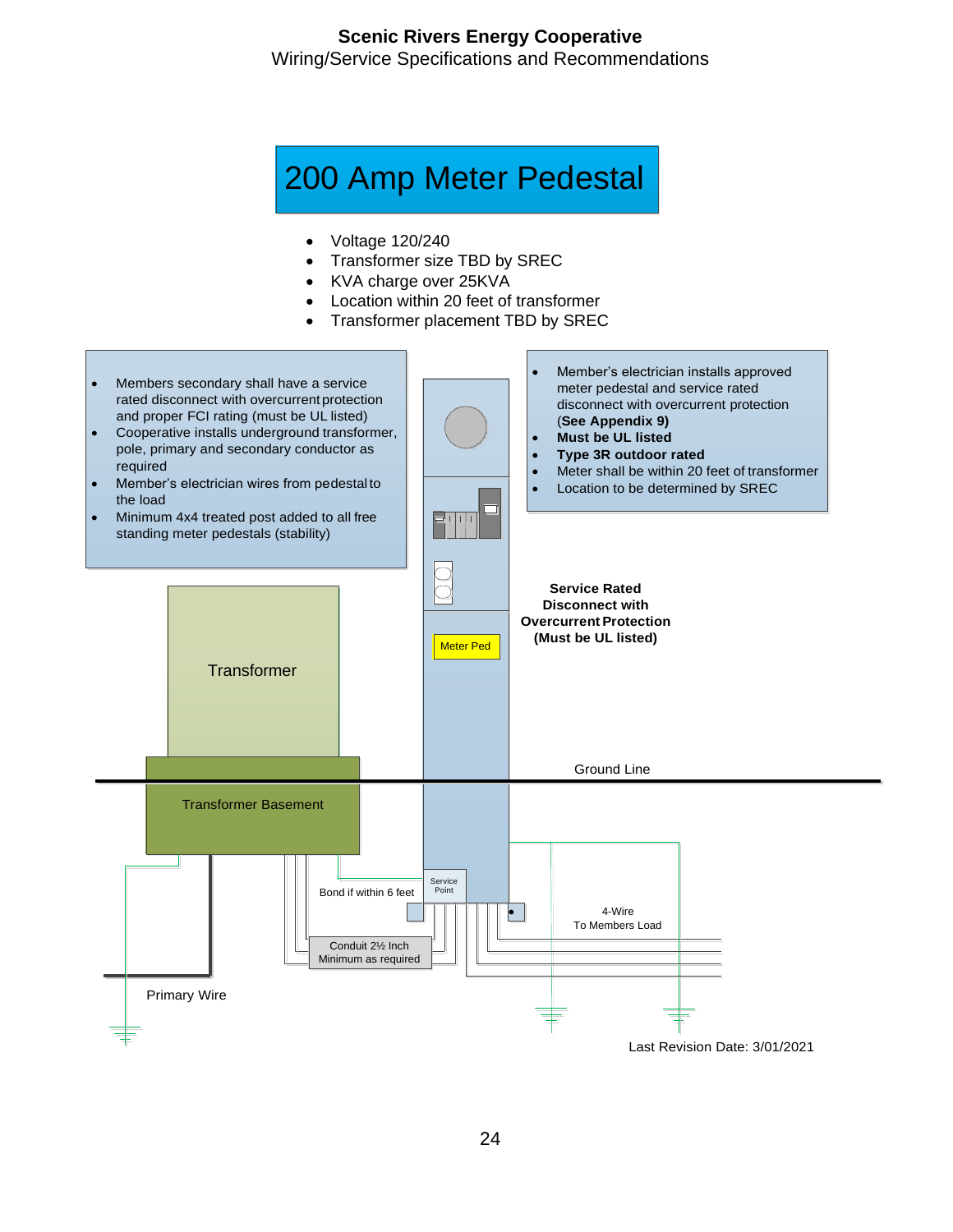## 200 Amp Double Meter Pedestal

- Voltage 120/240
- Transformer size TBD by SREC
- KVA charge over 25KVA
- Location within 20 feet of transformer
- Transformer placement TBD by SREC



Last Revision Date: 3/01/2021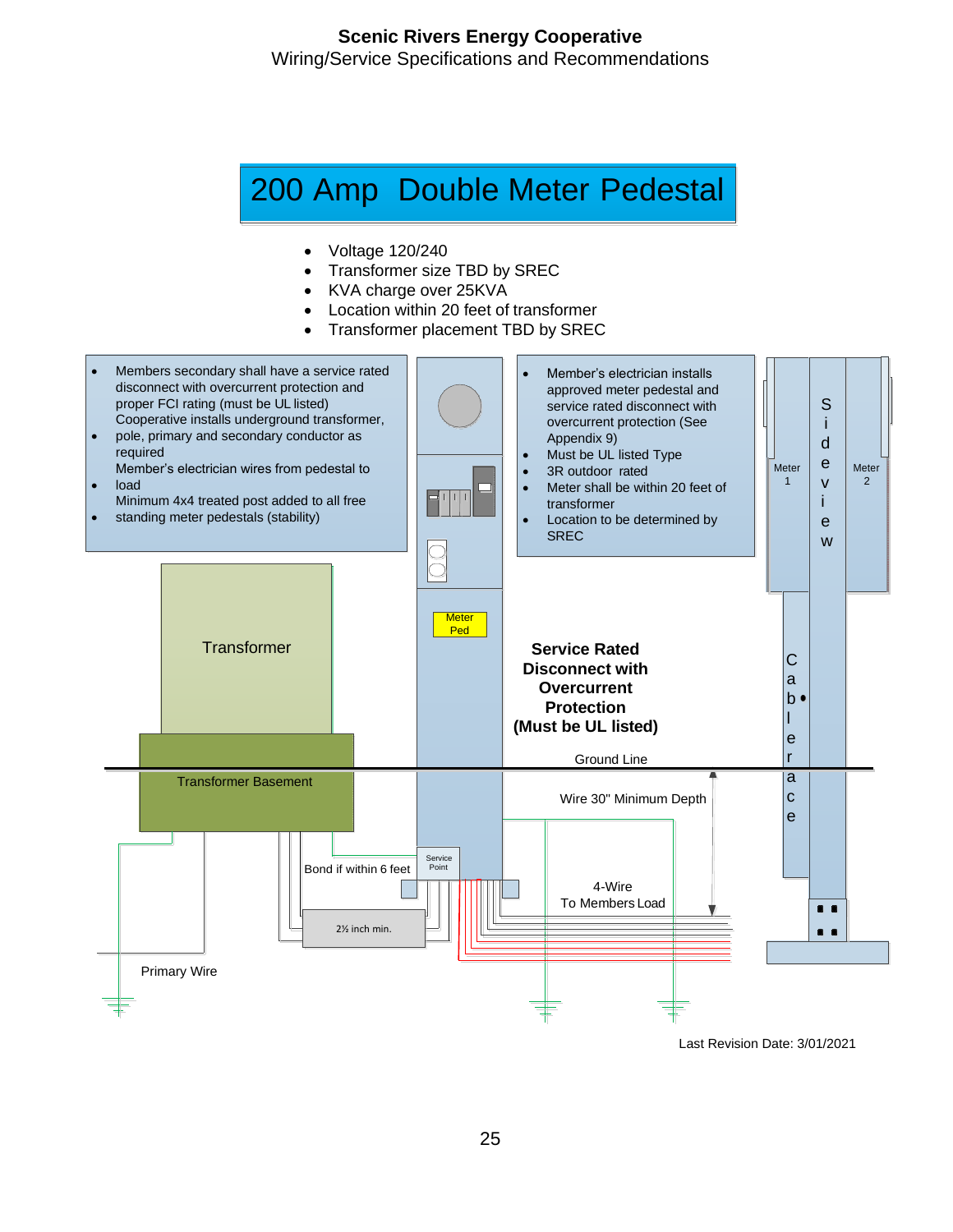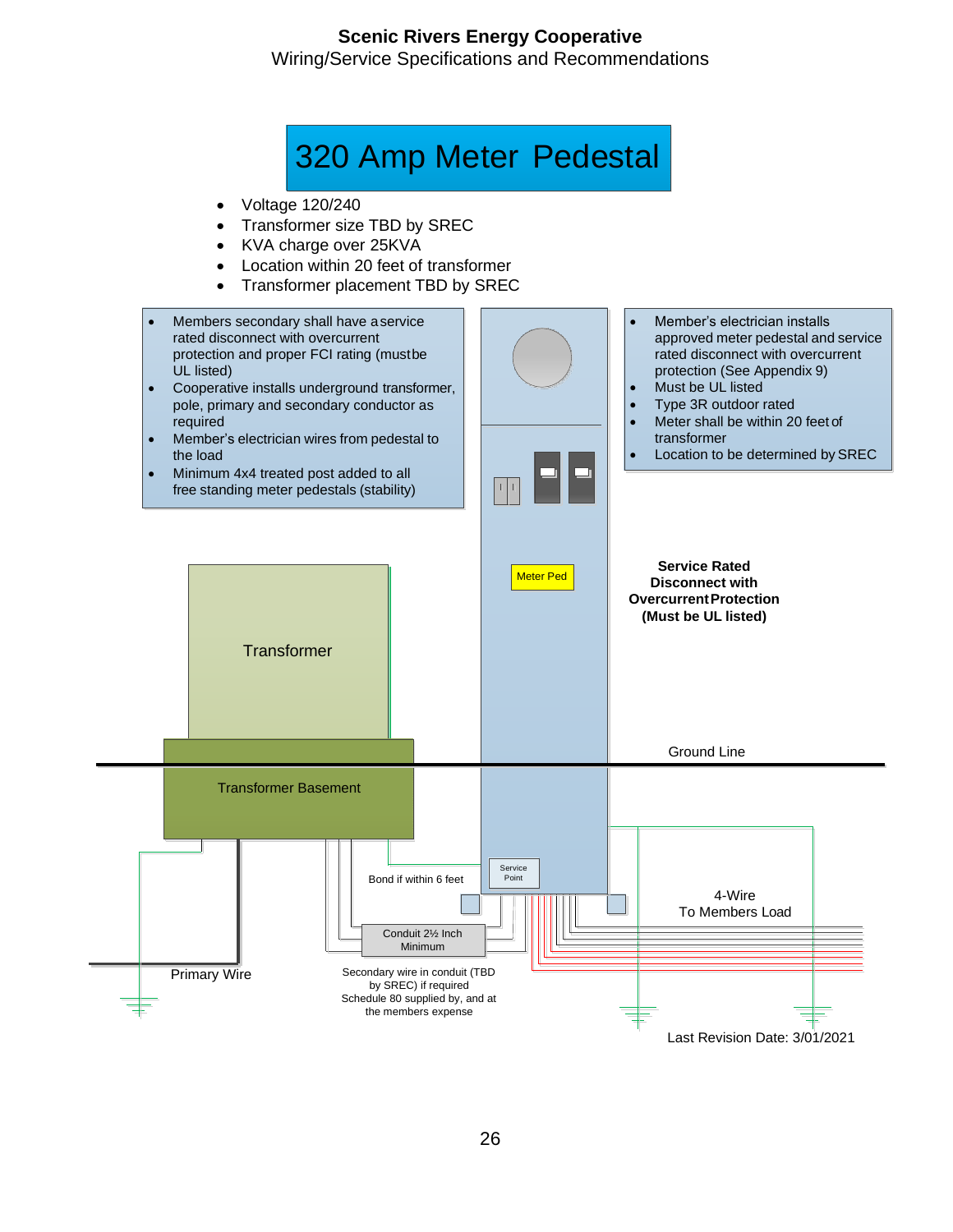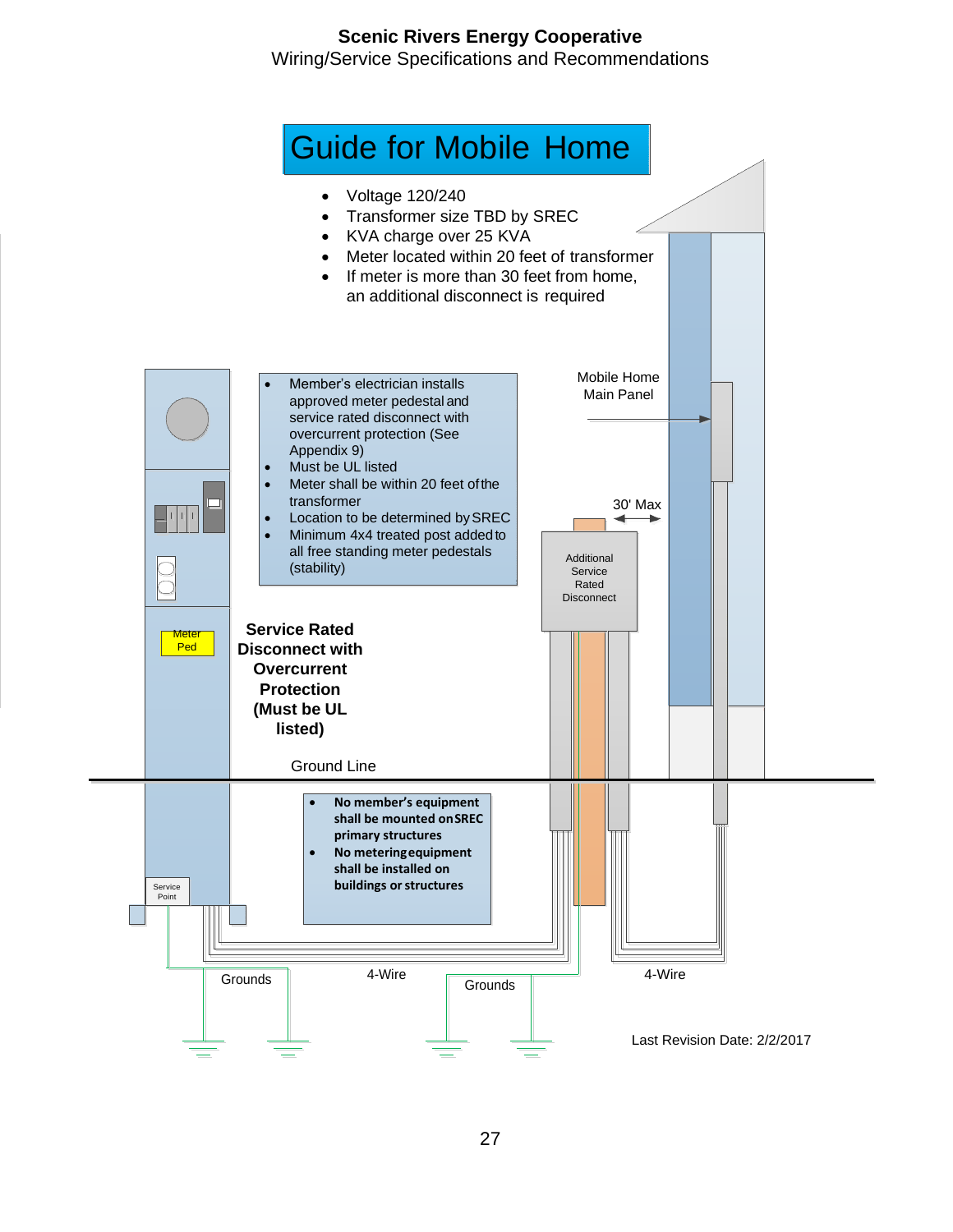Wiring/Service Specifications and Recommendations

## Duplex Metering

- Voltage 120/240
- Transformer size TBD by SREC (Max. 50 KVA per 3 pack)
- Metering shall be located within 20 feet of the transformer
- Transformer location to be determined by SREC
- For pedestals with more than 2 meters, verification of meter locations must be made by both SREC and electrician prior to meter installation



Last Revision Date: 03/01/2021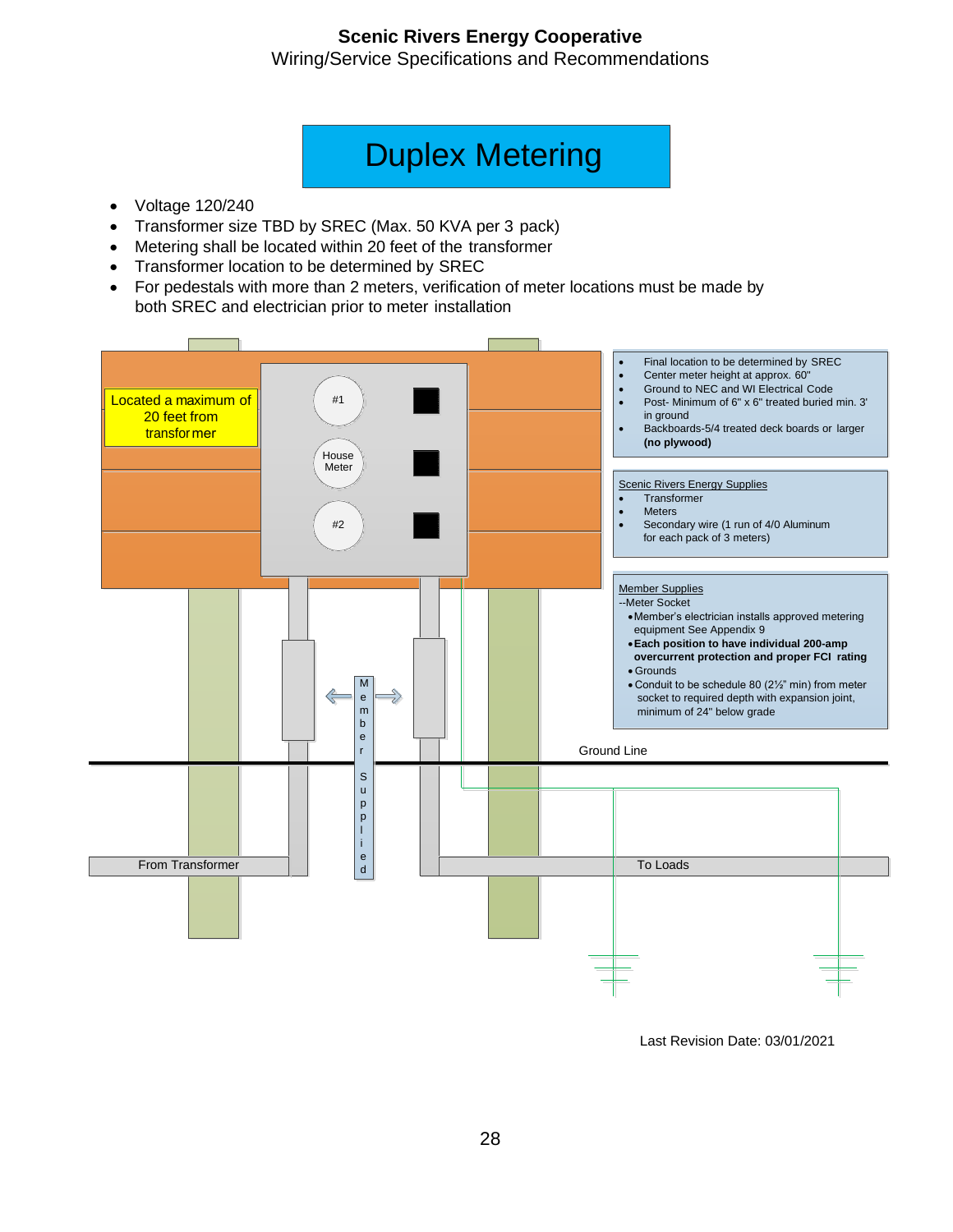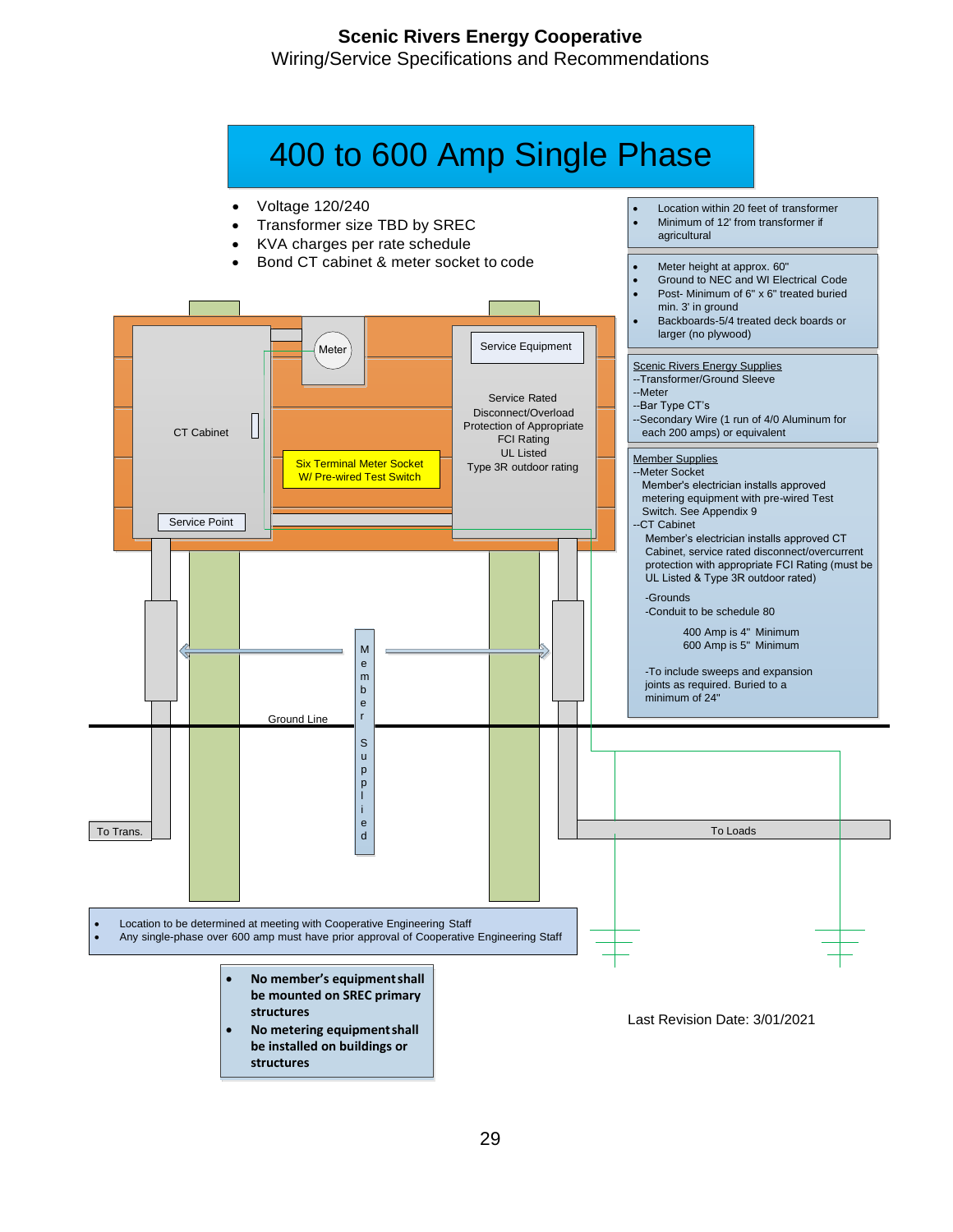# 400 to 600 Amp Single Phase w/Transfer Switch

• Location within 20 feet of transformer • Minimum of 12' from transformer if

agricultural

- Voltage 120/240
- Transformer size TBD by SREC
- KVA charges per rate schedule
- Bond CT cabinet & meter socket to code

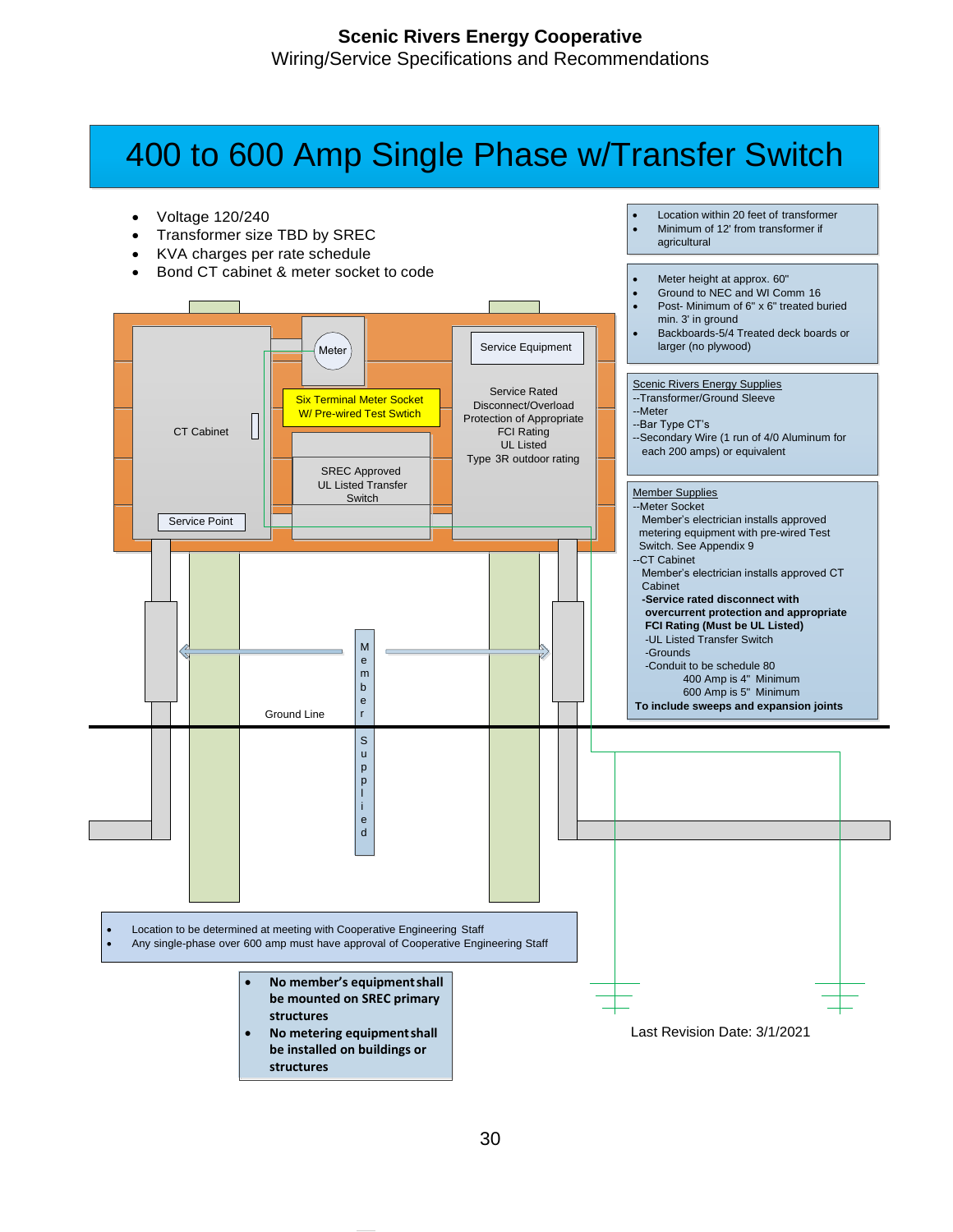